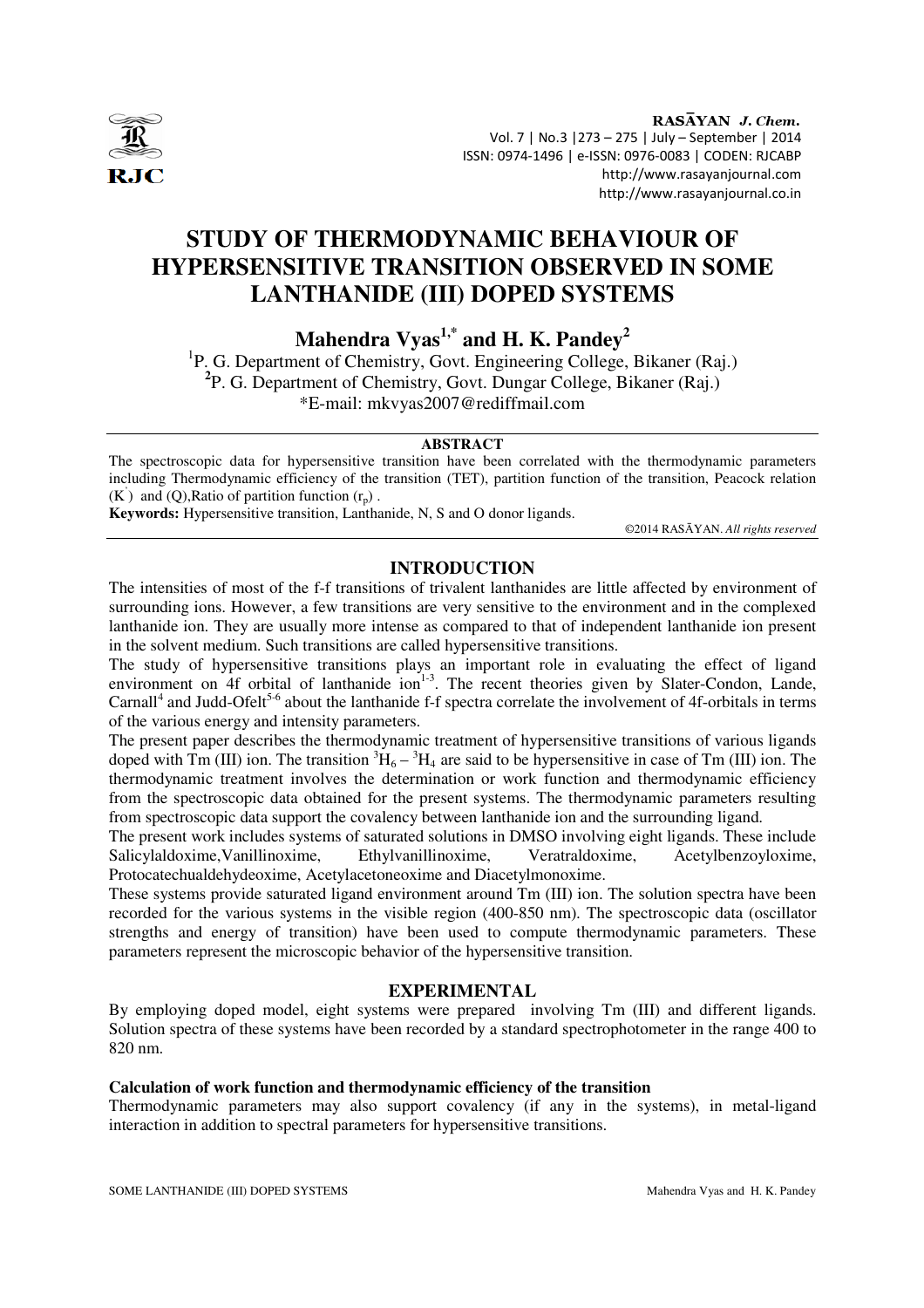Thermodynamic Efficiency of Transition (TET) = Work Function for transition / Energy absorbed for transition

By using thermodynamic relation-

$$
A = E - TS \text{ and } S = K \ln P_{obs}
$$
 (1)

Following relation may be obtained-

$$
A = E - KT ln P_{obs}
$$

Where,  $A = Work function (cm<sup>-1</sup>)$ 

 $E =$  Energy absorbed for hypersensitive transition (cm<sup>-1</sup>)

K = Boltzmann constant =  $0.6945$  cm<sup>-1</sup>

 $T =$ Absolute temp

 $P_{obs}$ = Oscillator strength of transition (from eq.1)

 $S =$  Absolute energy.

Thermodynamic efficiency of transition may be expressed as-

| $TET = Work$ function for transition (cm) / Energy absorbed for transition (cm) | (2) |
|---------------------------------------------------------------------------------|-----|
|---------------------------------------------------------------------------------|-----|

| Calculation of partition function $(Q)$ and ratio of partition function |  |
|-------------------------------------------------------------------------|--|
| $(Q) = g_i e^{-E/kT}$                                                   |  |
| Where,                                                                  |  |

For Tm -  $g_i = 2J + 1=9$ 

Ratio of Partition  $(r_p) = Q$  for lanthanide ion system (doped) / Q for lanthanide ion (free ion in solvent) (4)

## **RESULTS AND DISCUSSION**

The computed values of the thermodynamic parameters (for hypersensitive transition) from the spectroscopic data have been tabulated in Table-1.

The values of work function (A) have been found to be from 12461.06 to 12500.The values of TET vary from 1.1909 to 1.1917.The values of partition function (Q) have been found to be from 7.9187 to 9.9983. The values of ratio of partition function  $(r_p)$  vary from 2.8746 to 3.5368 for Tm(III) doped systems. The significance of thermodynamic parameters is well understood but their computation from spectroscopic data proposes a microscopic behavior of the f-f transition. The present study finds that the microscopic behavior with respect to TET for Tm (III) doped systems is almost the same but there is a variation in partition function values.

|  |  |  | Table-1: Values of Thermodynamic Parameters of Tm(III) SYSTEMS |
|--|--|--|----------------------------------------------------------------|
|--|--|--|----------------------------------------------------------------|

| S.<br>No. | Tm(III)<br>doped<br>systems | Energy for<br>hypersensitive<br>transition $(^3H_4)$<br>$(cm^{-1})$ | Oscillator<br>strength for<br>hypersensitive<br>transition $(^3H_4)$<br>$(X 10^6)$ | Work<br>function<br>(A)<br>$(cm^{-1})$ | Thermo<br>dynamic<br>efficiency<br>of the<br>transition<br>(TET) | Partition<br>function<br>$Q = g_i e^T$<br>$(X 10^{26})$ | Ratio of<br>partition<br>function<br>$(r_p)$ | Peacock<br>relation<br>$(K') =$<br>$P_{obs} / \nu T_6$ |
|-----------|-----------------------------|---------------------------------------------------------------------|------------------------------------------------------------------------------------|----------------------------------------|------------------------------------------------------------------|---------------------------------------------------------|----------------------------------------------|--------------------------------------------------------|
| 1.        | $Tm(III) +$                 | 12484.39                                                            | 10.5570                                                                            | 14871.82                               | 1.19123                                                          | 8.5346                                                  | 3.0981                                       | 4.9581                                                 |
|           |                             |                                                                     |                                                                                    |                                        |                                                                  |                                                         |                                              |                                                        |
| 2.        | $Tm(III) +$                 | 12461.06                                                            | 10.5309                                                                            | 14849                                  | 1.1916                                                           | 9.5461                                                  | 3.4653                                       | 5.5212                                                 |
|           | $\mathbf{L}$                |                                                                     |                                                                                    |                                        |                                                                  |                                                         |                                              |                                                        |
| 3.        | $Tm(III) +$                 | 12461.06                                                            | 10.5309                                                                            | 14849                                  | 1.1916                                                           | 9.5461                                                  | 3.4653                                       | 5.1039                                                 |
|           | Lλ                          |                                                                     |                                                                                    |                                        |                                                                  |                                                         |                                              |                                                        |

SOME LANTHANIDE (III) DOPED SYSTEMS 274 Mahendra Vyas and H. K. Pandey